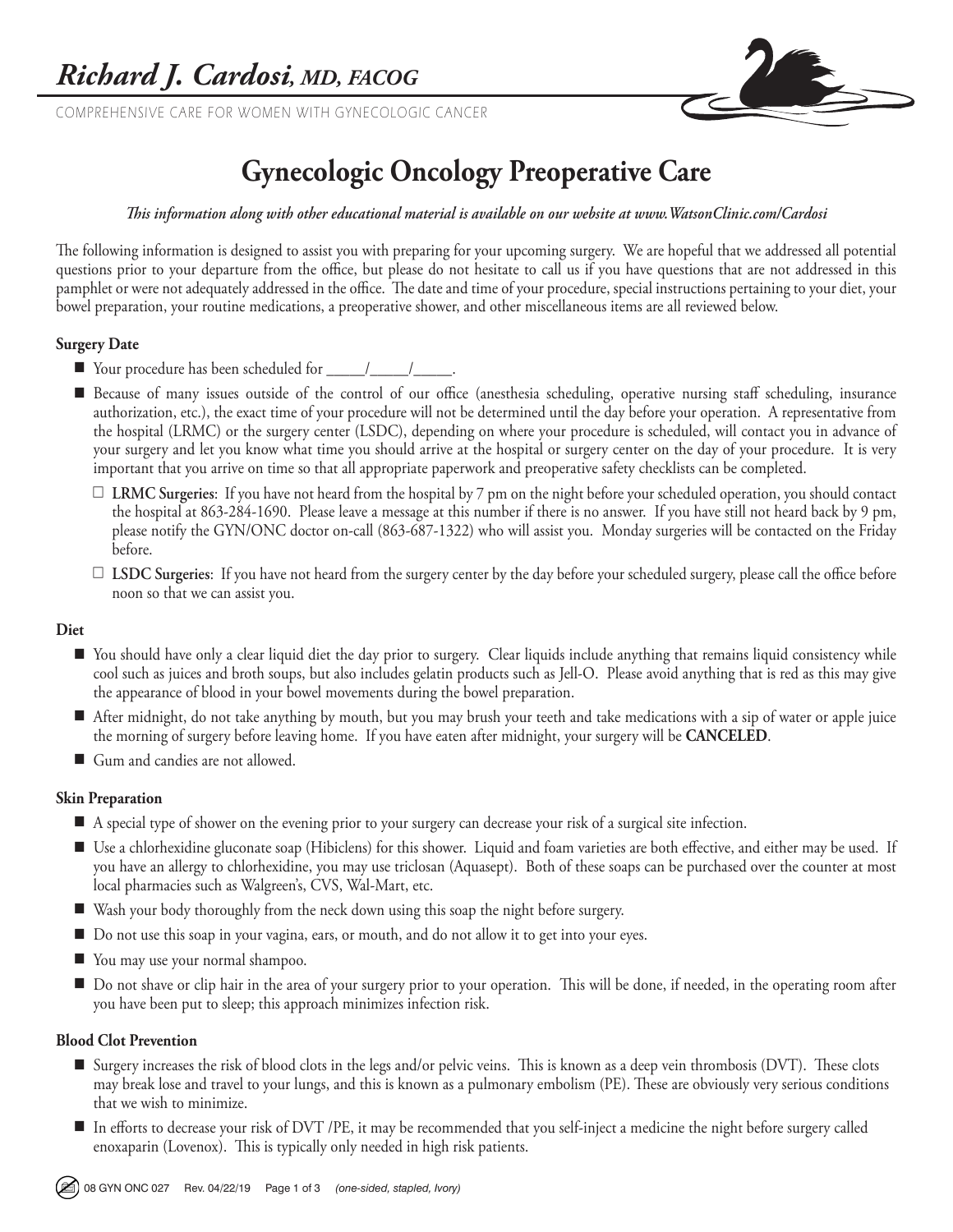- $\Box$  If you are uncomfortable performing a self-injection, a family member, friend, or neighbor may be able to assist you.
- $\Box$  Further instructions on self injection are attached (if applicable to your situation) and a demonstration video can be found at https://www.lovenox.com/patient-self-injection-video.
- During and following your procedure, compression boots will be placed on your legs while you are hospitalized to help keep the blood flowing and lower your risk of DVT/PE. It is important to wear these at all times except when actively up walking or going to the bathroom.
- It is very important that you move around as much as possible following surgery. You will be sore, but this should begin on the evening of surgery.
	- $\Box$  We recommend sitting up in a bedside chair at least 1 hour several times each day.
	- $\Box$  We recommend walking in the hallway at least 3 times each day. The nursing staff will assist you with this for your safety, but it is very important to walk often.
	- $\Box$  The more you are moving around and out of bed, the sooner you will be able to go home and your risk of DVT /PE will be less.
- For the highest risk patients, you may also be prescribed additional enoxaparin injections to continue at home after hospital discharge. It has been shown that continuing this medication for about one month following surgery will decrease your risk of DVT/PE by 50%.

## **Bowel Preparation**

- For some operations, it is helpful if your bowels have been cleaned out to some degree prior to your surgery. This can decrease your risk of both intraoperative and postoperative complications. Unprepped bowel may result in the need for a colostomy in some situations where it would have not otherwise been necessary.
- $\blacksquare$  The clear liquid diet (see page 1) is the initial part of your bowel preparation.
- The actual "cleaning" or "prep" itself:
	- Many different "preps" are available all with their own set of side effects. There are some that may be "easier" to take than others but they also carry a risk of kidney damage or significant electrolyte abnormalities that could result in a last minute cancellation of your procedure.
		- **Golytely**: This is a one gallon solution obtained by prescription. You will need to drink on the afternoon prior to your surgery. The instructions call for you to take one 8 ounce glass every 15-20 minutes. You may take this prep more slowly if you experience significant nausea or bloating. You may also try to make this solution more tolerable by mixing in some Kool-Aid, Gatorade, or Crystal Light powder if you desire (please avoid any with red coloring). Regardless, it is best for the solution to be completely ingested within a 4-6 hour time frame. We recommend that you start your "prep" no later than 12 pm (noon) on the day prior to your procedure.
		- **Antibiotic** cleansing is also an important part of your Golytely bowel prep. Metronidazole and Neomycin 500 mg tablets are used. You will be instructed to take two (2) of the metronidazole tablets AND two (2) of the neomycin tablets at 5 pm, 6 pm, and 10 pm the evening prior to surgery. This is an important step in minimizing your risk of postoperative infections.
		- **Magnesium citrate**: This can be purchased over the counter at your local pharmacy. Please drink one bottle on the evening prior to your procedure. You should begin taking the solution no later than 12 pm (noon).
		- **Enemas**: Some patients only require a cleaning out of the lowermost portion of the bowel or the rectum. In this case, a few enemas should be adequate. We recommend two Fleets enemas the evening before your surgery around 8 pm One additional Fleets enema should also then be used prior to leaving the house on the morning of your operation.
		- $\Box$  No "prep" is appropriate for patients having minor procedures or for those where the risk of bowel surgery or injury is negligible.
- Be sure to start your bowel "prep" by 12 pm (noon) as noted above. If you have problems with your "prep" and do not think you will be able to complete it as recommended, please contact the office before 4 pm on the day before your procedure so that we can assist you.

#### **Medications**

- Do not take any blood thinner type products for one week prior to your procedure. If you are taking one of these types of medicines regularly (e.g. warfarin, clopidogrel, or aspirin) and we have not specifically addressed the best time to stop this medication before surgery, please call the office immediately. A list of commonly used medications that should be avoided prior to surgery is also included in this folder.
- All herbal or "natural" medicines, vitamins and non-prescription supplements should be stopped as far prior to surgery as possible. The true effects of these medications on bleeding, blood pressure, and their interaction with pain medications and anesthesia are unknown. For safety, we recommend you stop these the day you become aware of a planned surgery. You will likely be able to resume these medications once you are discharged from the hospital following your procedure or shortly thereafter.